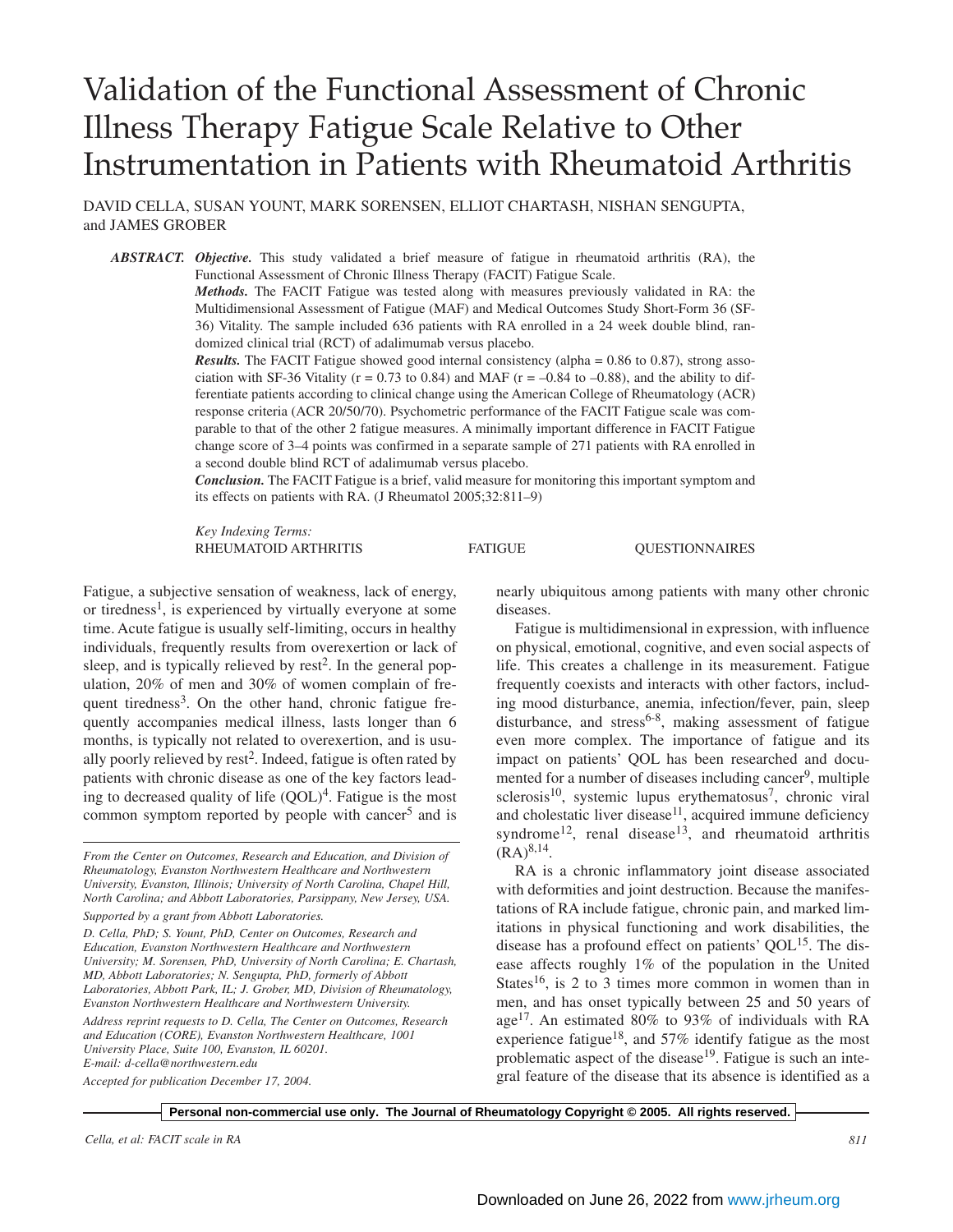criterion for remission by the American College of Rheumatology  $(ACR)^{20}$ . Fatigue associated with RA contributes to work disability, personal injury, inability to participate in rehabilitation programs, and strained relationships<sup>19,21</sup>.

Our objective was to validate in patients with RA a brief (13 items), easy to administer fatigue scale that has previously been validated in patients with cancer<sup>22</sup> and the general population9. The Functional Assessment of Chronic Illness Therapy-Fatigue (FACIT-F) questionnaire was originally developed to assess the fatigue associated with anemia22. This questionnaire is part of the FACIT measurement system, a comprehensive compilation of questions that measure health related QOL in patients with cancer and other chronic illnesses. The core of the FACIT system is the Functional Assessment of Cancer Therapy-General (FACT- $\mathfrak{G})^{23}$ , a 27 item general version of the questionnaire, which serves as a foundation onto which questions are added to address concerns or problems specific to a particular disease site, treatment, or symptom. Thirteen fatigue related questions are added to the FACT-G to make up the FACIT-F (available at www.facit.org). These 13 questions form the basis of this validation study.

### **MATERIALS AND METHODS**

*Source of data.* The validation sample consisted of 636 individuals with RA enrolled in a 2-arm (equal sample sizes), double blind, randomized 24 week clinical trial of adalimumab (Humira™, Abbott Laboratories, Abbott Park, IL, USA), a human tumor necrosis factor-α antagonist, plus current antirheumatic therapy versus placebo plus current antirheumatic therapy (referred to as STAR, the Safety Trial of Adalimumab in Rheumatoid Arthritis), in which 40 mg of adalimumab was administered by subcutaneous injection. Our study analyzed the pooled data of the entire sample, without unblinding the data as to treatment (adalimumab versus placebo). The demographic and clinical characteristics of this sample are summarized in Table 1. The study subjects had a median age of 56 years (range 21–86) and were largely non-Hispanic white (88%). The median level of serum C-reactive protein (CRP), an index of acute and chronic inflammation, was 9 mg/l (range 4–197). At baseline, the median number of tender joints was 25 out of a possible 68 (range 7–68). Of a maximum of 66 swollen joints, the STAR sample median was 19 (range 6–66).

One set of confirmatory analyses included data from a second sample of 271 patients with RA enrolled in a separate 4-arm (equal sample sizes) 24 week, randomized, double blind, placebo controlled clinical trial comparing adalimumab (20, 40, or 80 mg administered by subcutaneous injection) plus continued methotrexate versus placebo plus continued methotrexate [referred to as ARMADA, the Anti-TNF Research Program of the Monoclonal Antibody D2E7 (adalimumab) in Rheumatoid Arthritis]. This sample was also pooled across treatment conditions and doses for the purpose of analysis. Demographic and clinical descriptions of this second sample are also presented in Table 1. This ARMADA sample was comparable to the STAR sample, with the exception of the baseline median CRP value, which was higher than that in the STAR trial (22 mg/l vs 9 mg/l, respectively;  $p < 0.0001$ ).

*Clinical outcome measures.* The primary clinical endpoint for this validation study was the definition of improvement developed by the  $ACR<sup>24</sup>$ . This criterion is a composite measure used to categorize patients with RA as "improved" or "not improved," expressed as a percentage. For example, a patient is said to achieve ACR20 if he or she demonstrates at least a 20% improvement in both tender and swollen joint counts and at least a 20% improvement in 3 of the 5 remaining ACR core measures: patient and physician global assessments of disease activity, pain, patient-assessed disability, and an acute phase reactant (i.e., Westergren erythrocyte sedimentation rate or CRP level). Comparable improvements of at least 50% are referred to as ACR50, and improvements of at least 70% are referred to as ACR70. Intended as a single primary endpoint for analysis, the ACR20 is a standardized definition of improvement to allow comparison across trials. Since its development, this measure has been incorporated into a number of clinical trials for  $RA^{25-27}$  and has been accepted by the US Food and Drug Administration as evidence of clinical efficacy of investigational antirheumatic drugs<sup>28</sup>.

*Patient-reported fatigue instruments.* The FACIT measurement system is a comprehensive compilation of questions that measure health related QOL in patients with chronic illnesses. The FACIT- $F<sup>22</sup>$  includes the 27 items from the FACT-G (described above) plus 13 additional fatigue related items (FACIT Fatigue scale). High FACIT-F scores represent better QOL and less fatigue (range 0 to 52). In patients with cancer, the 13 item FACIT Fatigue scale showed excellent internal consistency and stability (test-retest reliability) and predicted group differences in hemoglobin level and performance status<sup>22</sup>. Thus, the 13 item FACIT Fatigue scale has strong psychometric properties and utility independent of the core FACT-G in patients with cancer.

The Medical Outcomes Study Short-Form 36 (SF-36) is a generic instrument that assesses well being and has been validated in normal and medical populations29. Designed to assess functional status, well being, and general perceptions of health, the SF-36 includes 8 subscales: physical

*Table 1.* Demographic and baseline clinical characteristics of study samples.

|                                                       | STAR,<br>$n = 636$ | ARMADA,<br>$n = 271$ |  |
|-------------------------------------------------------|--------------------|----------------------|--|
| Sex, $n$ $(\%)$                                       |                    |                      |  |
| Male                                                  | 130(21)            | 63 (23)              |  |
| Female                                                | 501 (79)           | 208 (77)             |  |
| Race/ethnicity, n (%)                                 |                    |                      |  |
| White, non-Hispanic                                   | 553 (88)           | 220(81)              |  |
| Black, non-Hispanic                                   | 31(5)              | 23(9)                |  |
| Other                                                 | 47(7)              | 28(10)               |  |
| Age, median (range), yrs                              | $56(21-86)$        | $56(28-84)$          |  |
| C-reactive protein, median (range), mg/l              | $9(4-197)$         | $22(0.5-226)$        |  |
| Tender joint count (of 68 joints), median (range), n  | $25(7-68)$         | $26(9-68)$           |  |
| Swollen joint count (of 66 joints), median (range), n | $19(6-66)$         | $15(2-43)$           |  |
|                                                       |                    |                      |  |

STAR: Safety Trial of Adalimumab in Rheumatoid Arthritis; ARMADA: Anti-TNF Research Study Program of the Monoclonal Antibody Adalimumab (D2E7) in Rheumatoid Arthritis.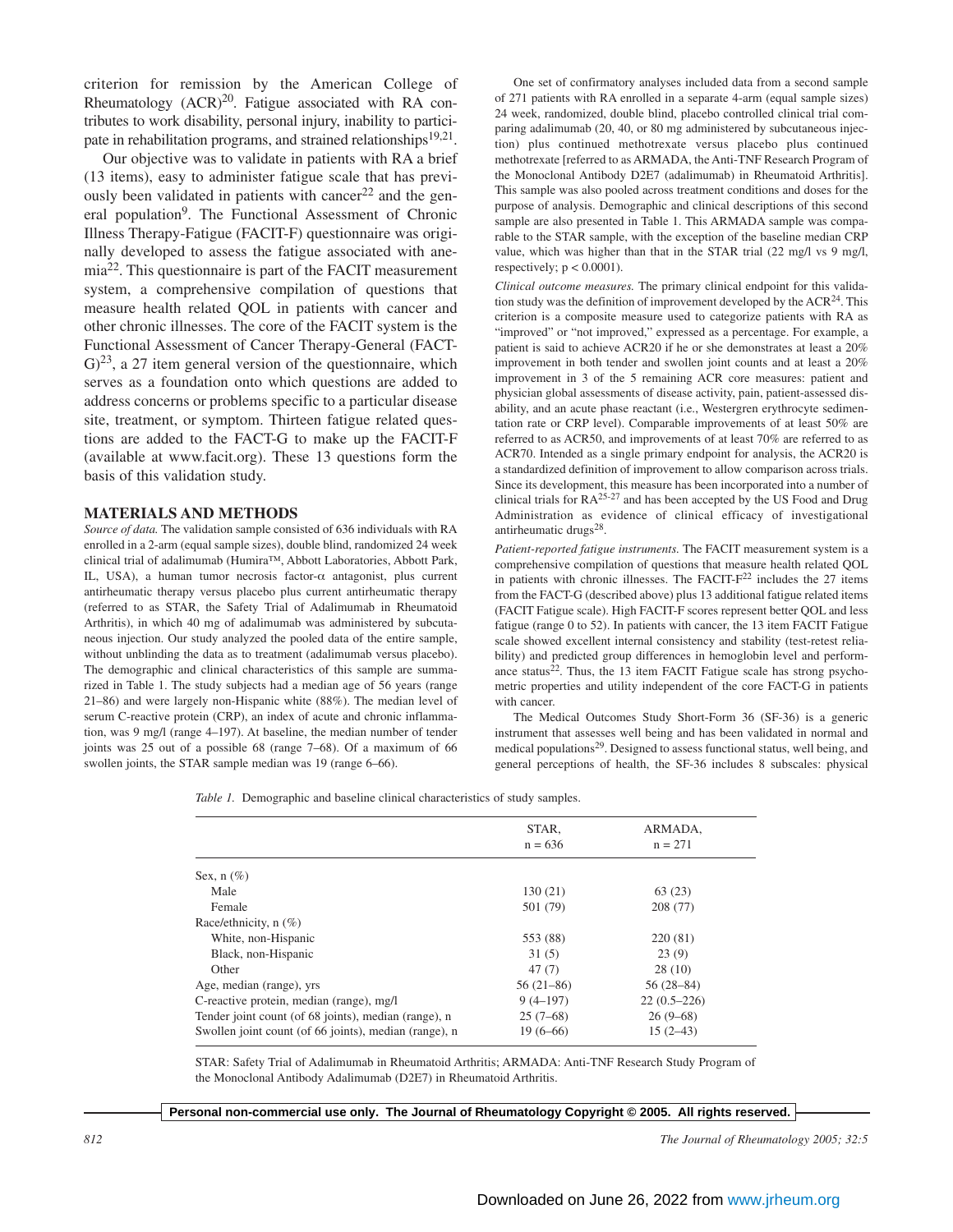functioning (10 items), bodily pain (2 items), vitality (4 items), social functioning (2 items), mental health (5 items), general health perceptions (5 items), role limitations due to physical problems (4 items), and role limitations due to emotional problems (3 items). A high SF-36 score indicates better health (range 0 to 100). The  $SF-36^{30,31}$  and the vitality scale specifically $31,32$  have been found to be valid in studies of patients with RA. For purposes of this validation study, data from the 4 item SF-36 vitality scale (SF-36 Vitality) will be analyzed and compared with data from the 13 item FACIT Fatigue scale.

The Multidimensional Assessment of Fatigue (MAF) contains 16 items that measure 4 dimensions of fatigue: severity (2 items), distress (1 item), timing (2 items), and degree of interference in activities of daily living (11 items)33. A Global Fatigue Index (GFI), ranging from 1 to 50, can also be calculated, a high score indicating high levels of fatigue. The GFI is the sum of (1) the total of MAF items 1, 2, and 3; (2) the average of items 4 through 14; and (3) item 15 after it has been converted to a 0 to 10 scale. This measure has been shown to be reliable and valid in patients with human immunodeficiency virus infection<sup>34</sup>, multiple sclerosis<sup>35</sup>, cancer<sup>36</sup>, and  $RA^{21}$ .

*Analysis plan.* The focus of analyses for this study was data from the STAR. However, we have included descriptive statistics on the ARMADA trial sample and measures for comparison. Patient and clinical data used for the validation analyses included the pretreatment (baseline), mid-study (Week 12), and end of study (Week 24) timepoints of the 24 week trials. Descriptive statistics for demographic and clinical variables and patientcompleted questionnaires (e.g., FACIT Fatigue scale, MAF, SF-36 Vitality) at baseline were calculated for the STAR and ARMADA trials. The MAF was not used in the ARMADA trial.

The reliability and internal consistency of the FACIT Fatigue scale, MAF, and SF-36 Vitality at baseline and at 12 and 24 weeks were evaluated using Cronbach's alpha. Convergent validity of the measures was assessed using Spearman correlation coefficients calculated at baseline and at 12 and 24 weeks.

We calculated the change in fatigue scores from baseline to 24 weeks for the FACIT Fatigue scale, SF-36 Vitality, and MAF based on ACR20, ACR50, and ACR70 clinical groups (i.e., those who failed to achieve ACR20, those who achieved ACR20 but failed to achieve ACR50, those who achieved ACR50 but not ACR70, and those who achieved ACR70). A linear test for trend was computed using general linear model contrast coefficients for mean fatigue scores by ACR clinical group to evaluate whether fatigue scores showed a consistent linear increase across these clinically distinct groups. Pairwise comparison tests using Tukey's Honestly Significant Difference were conducted to test whether mean change scores were different between ACR groups. To evaluate sensitivity to change of the FACIT Fatigue scale, we computed the effect sizes and standardized response means of the mean change from baseline for the ACR clinical groups. The effect size was calculated as the mean change score for each clinical group divided by the pooled baseline standard deviation (SD); the standardized response mean was calculated as the mean change score for each clinical group divided by the pooled SD of the change<sup>37</sup>. For comparison, we calculated the standardized response means of the MAF and SF-36 Vitality measures.

Potential minimally important difference (MID) thresholds in scores between baseline and Week 24, or the change score associated with clinical meaning ( $\Delta_F$ ), were calculated using (1) effect sizes of 0.2 and 0.5 SD units, calculated as the difference between baseline and Week 24 fatigue scores divided by the baseline SD; and (2) groups with 1 standard error of measurement (SEM) change, calculated as the SD multiplied by the square root of 1 minus the reliability coefficient (alpha) $38,39$ . Five MID groups were created using 0.2 and 0.5 SD cutoffs for each of the 3 fatigue measures: major worsening ( $\Delta_F$  ≤ –0.5 SD), minor worsening (–0.5 SD <  $\Delta_F$  ≤ –0.2 SD), unchanged (–0.2 SD <  $\Delta_F \leq$  0.2 SD), minor improvement (0.2 SD <  $\Delta_F$  ≤ 0.5 SD), and major improvement ( $\Delta_F$  > 0.5 SD). Each instrument served as a reference for the other 2 measures. Thus, the change from baseline to 24 weeks in the FACIT Fatigue scale and MAF was evaluated by the

SF-36 Vitality MID group, the change in FACIT Fatigue scale and SF-36 Vitality by the MAF MID group, and the change in SF-36 Vitality and MAF by the FACIT Fatigue scale MID group. Analyses using 2-tailed t tests were conducted to determine the difference of the mean change from zero within each of the 5 MID groups for each measure, and analysis of variance was used to evaluate the equivalence of change score means across the 5 MID groups.

Finally, a confirmatory analysis was performed to determine the degree to which classification of FACIT Fatigue scale scores using the MID values (0.2 and 0.5 SD units) calculated with STAR data agreed with classification of scores with ARMADA data. Cohen's kappa<sup>40</sup> was calculated to determine the degree to which this classification scheme agreed across datasets.

### **RESULTS**

Descriptive statistics for baseline, Week 12, and Week 24 scores for the FACIT Fatigue scale, SF-36 Vitality, and MAF for STAR and ARMADA are reported in Table 2. In STAR, the FACIT Fatigue scale (alpha = 0.86 to 0.87), SF-36 Vitality (alpha =  $0.84$  to  $0.88$ ) and MAF (alpha =  $0.93$  to 0.96) all had good internal consistencies at baseline, Week 12, and Week 24. Correlation coefficients showed a very high degree of association among all 3 measures of fatigue at baseline, Week 12, and Week 24, ranging from –0.68 to  $-0.88$  (p < 0.001). (Coefficients of association with MAF are negative because high scores on that scale reflect worse fatigue.)

To evaluate the sensitivity of the FACIT Fatigue scale, SF-36 Vitality, and MAF to change in clinical status, analyses of fatigue measure change scores by ACR clinical group were conducted. Four unique ACR clinical groups were established: those who failed to achieve ACR20 status, those who achieved ACR20 status as their best response, those who achieved ACR50 as their best response, and those who achieved ACR70 status. Because the Week 12 results were very similar to the Week 24 results, only the Week 24 (end of study) results are presented. Table 3 displays the mean and SD of the raw baseline scores and Week 24 change scores for each fatigue measure as well as the effect size, standardized response mean, and statistical significance associated with the differences in change scores among the 4 ACR groups. There was a significant linear trend toward an increase in fatigue scores across the ACR groups ( $p =$ 0.0001). Average change scores were significantly different between those who failed to achieve ACR20 and those who achieved ACR20 as their best response ( $p < 0.0001$ ), and between those who achieved ACR20 as their best response and those who achieved ACR50 as their best response ( $p <$ 0.0001). However, the mean change for those who achieved ACR50 as their best response versus those who achieved ACR70 was not significantly different ( $p = 0.5477$ ).

In addition, for all 3 measures there was a gradient of effect size and standardized response means by ACR group, with effect size and standardized response means increasing as ACR status improved (i.e., from ACR20 to ACR50 to ACR70). Following the convention established by  $Cohen<sup>41</sup>$ that suggests an effect size around 0.2 is small, around 0.5 is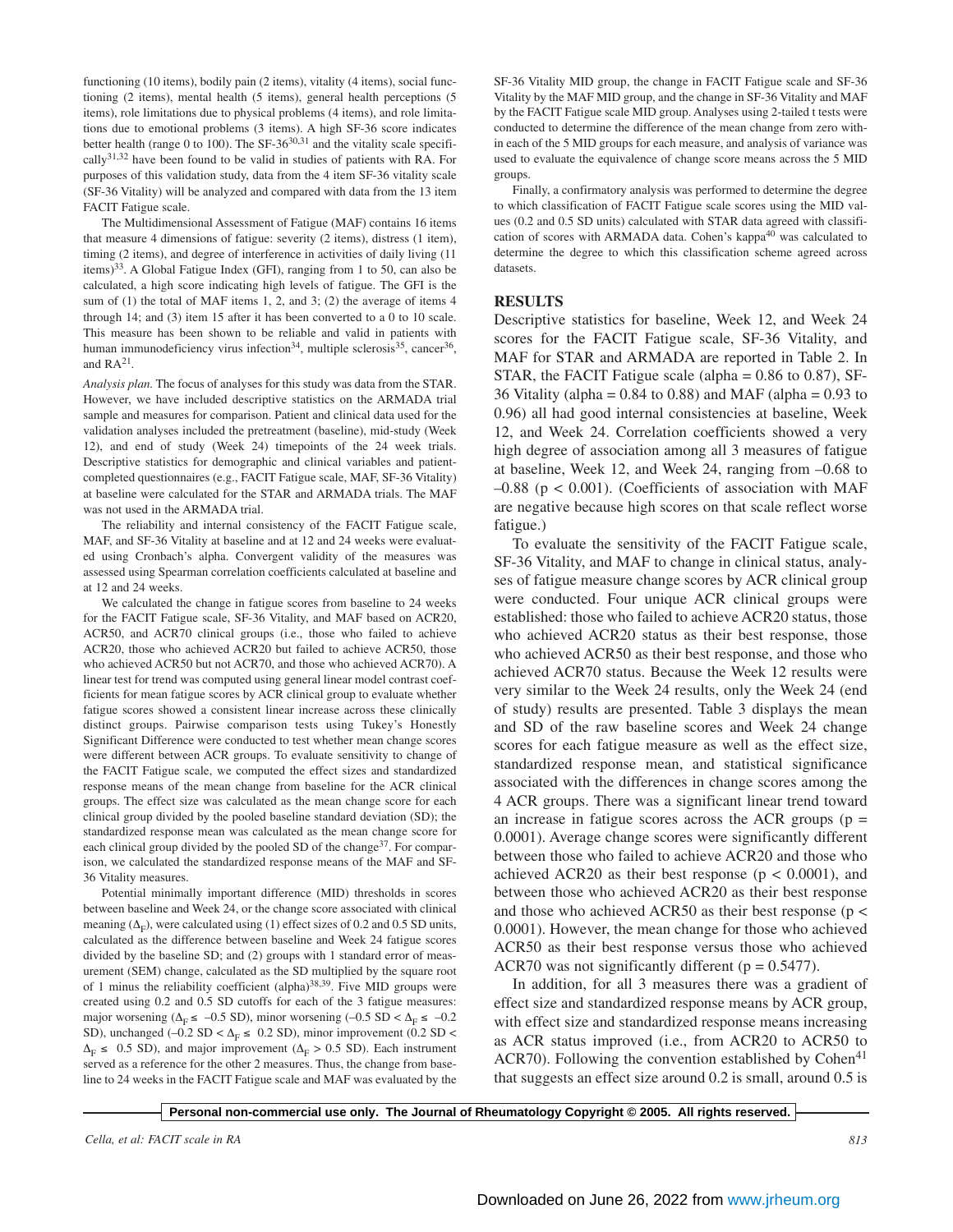|  | Table 2. Descriptive statistics for fatigue measures by assessment period. |  |  |  |
|--|----------------------------------------------------------------------------|--|--|--|
|  |                                                                            |  |  |  |

| <b>STAR</b>                    |       |           |                    |            |           | ARMADA**    |       |       |                    |            |           |
|--------------------------------|-------|-----------|--------------------|------------|-----------|-------------|-------|-------|--------------------|------------|-----------|
| n                              | Mean  | <b>SD</b> | Alpha <sup>*</sup> | <b>SEM</b> | Range     | $\mathbf n$ | Mean  | SD    | Alpha <sup>*</sup> | <b>SEM</b> | Range     |
|                                |       |           |                    |            |           |             |       |       |                    |            |           |
| 631                            | 29.17 | 11.06     | 0.86               | 4.14       | $2 - 52$  | 270         | 27.87 | 11.00 | 0.86               | 4.12       | $1 - 49$  |
| 631                            | 35.13 | 20.83     | 0.84               | 8.33       | $0 - 95$  | 271         | 33.20 | 20.02 | 0.81               | 8.73       | $0 - 90$  |
| 621                            | 26.79 | 11.94     | $0.93^{\dagger}$   | 3.16       | $1 - 50$  |             |       |       |                    |            |           |
|                                |       |           |                    |            |           |             |       |       |                    |            |           |
| 596                            | 34.38 | 11.36     | 0.87               | 4.10       | $2 - 52$  | 255         | 35.39 | 11.29 | 0.87               | 4.06       | $5 - 52$  |
| 597                            | 46.67 | 23.54     | 0.88               | 8.15       | $0 - 100$ | 254         | 50.46 | 24.02 | 0.90               | 7.99       | $0 - 100$ |
| 583                            | 20.99 | 12.88     | $0.95^{\dagger}$   | 2.88       | $1 - 50$  |             |       |       |                    |            |           |
|                                |       |           |                    |            |           |             |       |       |                    |            |           |
| 578                            | 34.69 | 11.21     | 0.86               | 4.19       | $2 - 52$  | 161         | 38.71 | 9.73  | 0.81               | 4.24       | $11 - 52$ |
| 578                            | 48.06 | 23.94     | 0.88               | 8.29       | $0 - 100$ | 161         | 57.92 | 22.31 | 0.90               | 7.63       | $0 - 100$ |
| 567                            | 20.69 | 13.32     | $0.96^{\dagger}$   | 2.66       | $1 - 50$  |             |       |       |                    |            |           |
| Early termination (all visits) |       |           |                    |            |           |             |       |       |                    |            |           |
|                                |       |           |                    |            |           | 98          | 29.18 | 11.86 | 0.87               | 4.28       | $6 - 51$  |
|                                |       |           |                    |            |           | 98          | 39.96 | 24.12 | 0.90               | 7.63       | $0 - 85$  |
|                                |       |           |                    |            |           |             |       |       |                    |            |           |
|                                |       |           |                    |            |           |             |       |       |                    |            |           |

† Cronbach's alpha for MAF computed for 5 items, based on scoring algorithm described in text. \* Cronbach's alpha. \*\* ARMADA did not include Multidimensional Assessment of Fatigue. SEM: standard error of measurement, computed as SD (sqrt [l–r]), where r = test reliability (Cronbach's alpha).

|  |  |  |  |  | Table 3. Change in fatigue measures by change in ACR20, ACR50, ACR70 status (baseline to Week 24). |  |  |
|--|--|--|--|--|----------------------------------------------------------------------------------------------------|--|--|
|  |  |  |  |  |                                                                                                    |  |  |
|  |  |  |  |  |                                                                                                    |  |  |

| Scale                | <b>ACR</b> Group                                                         | $\mathbf n$ | <b>Baseline</b><br>Mean | <b>SD</b> | Pooled<br>SD at<br><b>Baseline</b> | Change<br>Score<br>Mean | Pooled<br>Change<br>Score SD | Effect Size* | Standardized<br>Response<br>$Mean^{\dagger}$ |
|----------------------|--------------------------------------------------------------------------|-------------|-------------------------|-----------|------------------------------------|-------------------------|------------------------------|--------------|----------------------------------------------|
| <b>FACIT</b> Fatigue | Did not achieve ACR20                                                    | 295         | 28.6                    | 10.8      | 11.0                               | 2.1                     | 8.6                          | 0.19         | 0.25                                         |
| scale                | Best response ACR20                                                      | 150         | 29.3                    | 11.5      |                                    | 6.6                     |                              | 0.60         | 0.77                                         |
|                      | Best response ACR50                                                      | 69          | 30.6                    | 10.9      |                                    | 10.4                    |                              | 0.95         | 1.21                                         |
|                      | Best response ACR70                                                      | 57          | 30.9                    | 11.0      |                                    | 12.4                    |                              | 1.13         | 1.45                                         |
|                      | $p = 0.001$ for linear test for trend in change scores across categories |             |                         |           |                                    |                         |                              |              |                                              |
| SF-36 Vitality       | Did not achieve ACR20                                                    | 296         | 34.0                    | 19.9      | 20.6                               | 5.2                     | 20.0                         | 0.25         | 0.27                                         |
|                      | Best response ACR20                                                      | 150         | 36.2                    | 21.1      |                                    | 14.5                    |                              | 0.71         | 0.76                                         |
|                      | Best response ACR50                                                      | 69          | 37.3                    | 21.6      |                                    | 23.5                    |                              | 1.14         | 1.24                                         |
|                      | Best response ACR70                                                      | 57          | 37.2                    | 21.8      |                                    | 31.4                    |                              | 1.52         | 1.65                                         |
|                      | $p = 0.001$ for linear test for trend in change scores across categories |             |                         |           |                                    |                         |                              |              |                                              |
| <b>MAF</b>           | Did not achieve ACR20                                                    | 286         | 27.5                    | 11.6      | 11.9                               | $-2.1$                  | 10.8                         | $-0.18$      | $-0.20$                                      |
|                      | Best response ACR20                                                      | 143         | 26.5                    | 12.5      |                                    | $-7.2$                  |                              | $-0.61$      | $-0.67$                                      |
|                      | Best response ACR50                                                      | 68          | 25.1                    | 11.4      |                                    | $-11.0$                 |                              | $-0.93$      | $-1.02$                                      |
|                      | Best response ACR70                                                      | 57          | 25.3                    | 12.0      |                                    | $-14.9$                 |                              | $-1.25$      | $-1.38$                                      |
|                      | $p = 0.001$ for linear test for trend in change scores across categories |             |                         |           |                                    |                         |                              |              |                                              |

\* Change score mean divided by the pooled baseline SD. † Change score mean divided by the pooled change score SD.

moderate, and around 0.8 is large, the effect sizes for those who achieved ACR20 were found to be moderate in size, and the effect sizes for those who achieved ACR50 and ACR70 were large for all 3 measures (Table 3). The difference in FACIT Fatigue scale change scores between adjacent ACR groups (i.e., did not achieve ACR20 versus best response =  $ACR20$ ; best response =  $ACR20$  versus best response =  $ACR50$ ; best response =  $ACR50$  versus best response = ACR70) at Week 24 offers guidance regarding clinical significance of change scores. The differences in the change score from worst to best responders are 4.5, 3.8, and 2.0, with a mean change between clinical groups of 3.5, which is equivalent to an effect size of 0.32 (Table 3). This suggests a reasonable starting point for a minimal clinically important difference.

Further analyses were conducted to determine the change score for each measure that might be associated with the minimum change required to be considered important. Using conventions in the literature<sup>38,39</sup>, an MID in scores was estimated by effect size (based on a proportion of SD units) and by the score change equivalent to one SEM. The Cohen convention<sup>41</sup>, although limited by the absence of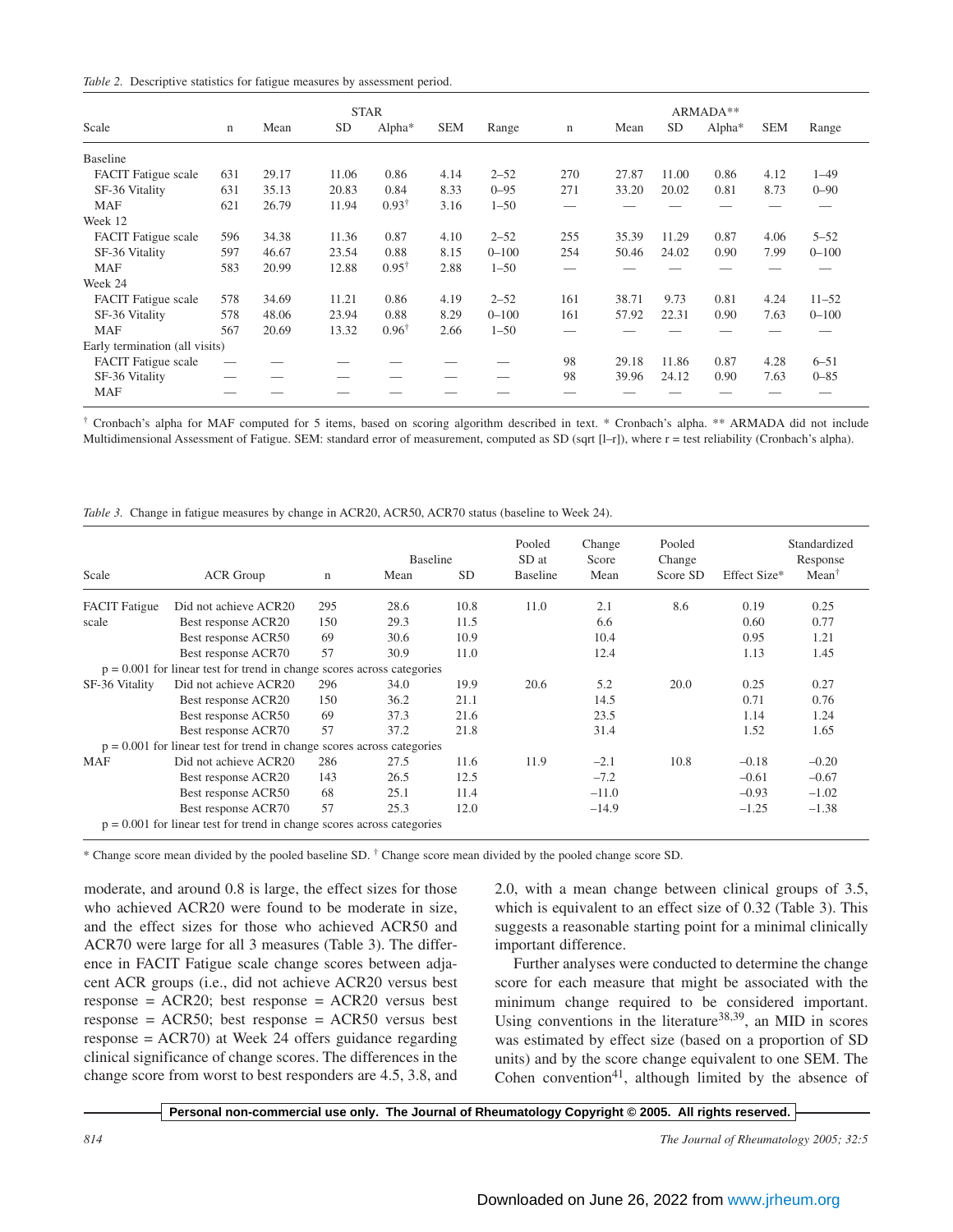clinical anchors, does offer a common unit (effect size) by which various instruments can be compared. A small effect can be compared to a moderate effect within one instrument and across others. It is likely in most applications that the MID of a given instrument lies somewhere between Cohen's small  $(0.2$  SD) and moderate  $(0.5$  SD) effect sizes<sup>41</sup>. These distribution-based estimates of MID can be confirmed or adjusted using available relevant clinical anchors by comparison. Wyrwich and Wolinsky<sup>42</sup> suggest that the SEM, computed as the SD multiplied by the square root of 1 minus the reliability coefficient (alpha), offers an advantage over the use of the SD alone because it factors in the reliability of a test and renders the estimate of MID to be less sampledependent. Thus, the distribution-based MID in change scores for the FACIT Fatigue scale ranged from 2.2 ( $d = 0.2$ ) to 5.5 ( $d = 0.5$ ), with the SEM suggesting an intermediate MID value of 4.10. The range of potential distribution-based MID values for the SF-36 Vitality was 4.1 to 10.3, and for MAF was 2.4 to 5.9.

As described (see Analysis Plan, above), to compare fatigue change scores among groups defined by the range of MID criteria, 5 distinct groups were created: those who reported major worsening, those who reported minor worsening, an unchanged group, those who reported minor improvement, and those who reported major improvement. Using each of the 3 fatigue measures alternately as the reference measure for purposes of defining these groups, the mean change from baseline to Week 24 for each group was computed for the remaining 2 measures. Thus, changes from baseline to Week 24 in FACIT Fatigue scale and MAF were evaluated across 5 groups of patients defined by SF-36 Vitality change scores (Table 4), changes in FACIT Fatigue scale and SF-36 Vitality were evaluated across 5 groups of patients defined by MAF change scores (Table 5), and changes in SF-36 Vitality and MAF were evaluated across 5 groups of patients defined by FACIT Fatigue scale change scores (Table 6). For all 3 sets of analyses, all change scores were consistent with the direction (i.e., worse vs improved) and magnitude (e.g., 0.2 SD vs 0.5 SD) of the defined groups. Change scores across these 5 distinct groups were significantly different from one another ( $p < 0.0001$ ) for all comparisons. In addition, the order of means across adjacent categories for the 6 comparisons in Tables 4 through 6 was consistent with the classification according to the criterion instrument that determined group assignment. For example, FACIT Fatigue scale mean change scores in those SF-36 Vitality–defined MID groups representing the largest effect sizes ( $\leq -0.5$  SD and  $> 0.5$  SD) were larger than the change scores for MID groups defined by lesser effect sizes. The average difference between means of adjacent categories (last column of Tables 4 through 6) offers an estimate of an MID that, because they are based on the 0.2 to 0.5 SD ranges for classifying patients, one would expect to be comparable to the distribution-based estimates. Thus, for example, the average distance between adjacent categories of the MAFdefined groups for the FACIT Fatigue is 3.74 (Table 5, last column), which compares to the distribution-based FACIT Fatigue MID range of 2.2 to 5.5.

Agreement of the computation of MID in FACIT Fatigue scale and SF-36 Vitality change scores was further compared between data from STAR and ARMADA (MAF was not assessed in this latter trial). MID values using both 0.2 SD and 0.5 SD were compared between both trials. The FACIT Fatigue scale scores associated with the defined effect sizes were nearly identical between the 2 trials, with the weighted kappa being 1.00 for the FACIT Fatigue scale and 0.97 for the SF-36 Vitality scale.

Because the 3 fatigue measures performed similarly when comparing groups on average scores, additional analyses were conducted to determine whether the 3 fatigue measures were equivalent in their coverage of the full spectrum of fatigue in this patient population. Item response theory (IRT) was used to examine how fully the questions on the 3 fatigue scales measured patients' self-reported fatigue

*Table 4.* FACIT Fatigue scale and MAF change scores (baseline to Week 24) by SF-36 Vitality minimally important difference (MID)\* groups.

|                                   | $\leq -0.5$ SD                                | $> -0.5$ to $\le -0.2$ SD                    | $> -0.2$ to $\leq 0.2$ SD                  | $> 0.2$ to $\leq 0.5$ SD                     | $> 0.5$ SD                              | Average Difference <sup>†</sup> |
|-----------------------------------|-----------------------------------------------|----------------------------------------------|--------------------------------------------|----------------------------------------------|-----------------------------------------|---------------------------------|
| FACIT Fatigue scale change scores |                                               |                                              |                                            |                                              |                                         |                                 |
| MID groups                        | $\Delta_{VT} \leq -10.3$<br>$(n = 50)$        | $-10.3 < \Delta_{V} \le -4.1$<br>$(n = 73)$  | $-4.1 < \Delta_{VT} \le 4.1$<br>$(n = 53)$ | $4.1 < \Delta_{VT} \leq 10.3$<br>$(n = 136)$ | $\Delta_{\rm VT} > 10.3$<br>$(n = 262)$ |                                 |
| Mean                              | $-4.25$                                       | $-0.1$                                       | 2.22                                       | 3.9                                          | 10                                      | 3.56                            |
| SD.                               | 7.65                                          | 6.19                                         | 5.99                                       | 6.93                                         | 9.37                                    |                                 |
| $p$ value <sup>††</sup>           | ${}_{0.001}$                                  | 0.919                                        | 0.045                                      | ${}_{0.001}$                                 | 0.001                                   |                                 |
| MAF change scores                 |                                               |                                              |                                            |                                              |                                         |                                 |
| MID groups                        | $\Delta_{V\text{T}} \leq -10.3$<br>$(n = 49)$ | $-10.3 < \Delta_{VT} \le -4.1$<br>$(n = 72)$ | $-4.1 < \Delta_{VT} \le 4.1$<br>$(n = 49)$ | $4.1 < \Delta_{VT} \leq 10.3$<br>$(n = 128)$ | $\Delta_{\rm VT} > 10.3$<br>$(n = 258)$ |                                 |
| Mean                              | 5.27                                          | $-0.46$                                      | $-0.72$                                    | $-4.5$                                       | $-11.14$                                | 4.10                            |
| <b>SD</b>                         | 9.08                                          | 9.2                                          | 8.36                                       | 9.68                                         | 11.42                                   |                                 |
| $p$ value <sup>††</sup>           | ${}< 0.001$                                   | 0.708                                        | 0.626                                      | ${}_{0.001}$                                 | < 0.001                                 |                                 |

 $\Delta_{\text{VT}}$ : SF-36 Vitality mean change score. \* Defined as 0.5 and 0.2 SD of the change score. † Average difference between adjacent categories in row. †† p value for 2-tailed t test of Ho: mean change = 0. F-test of Ho: means are equivalent across categories and significant for both rows, p value < 0.001.

**Personal non-commercial use only. The Journal of Rheumatology Copyright © 2005. All rights reserved.**

*Cella, et al: FACIT scale in RA 815*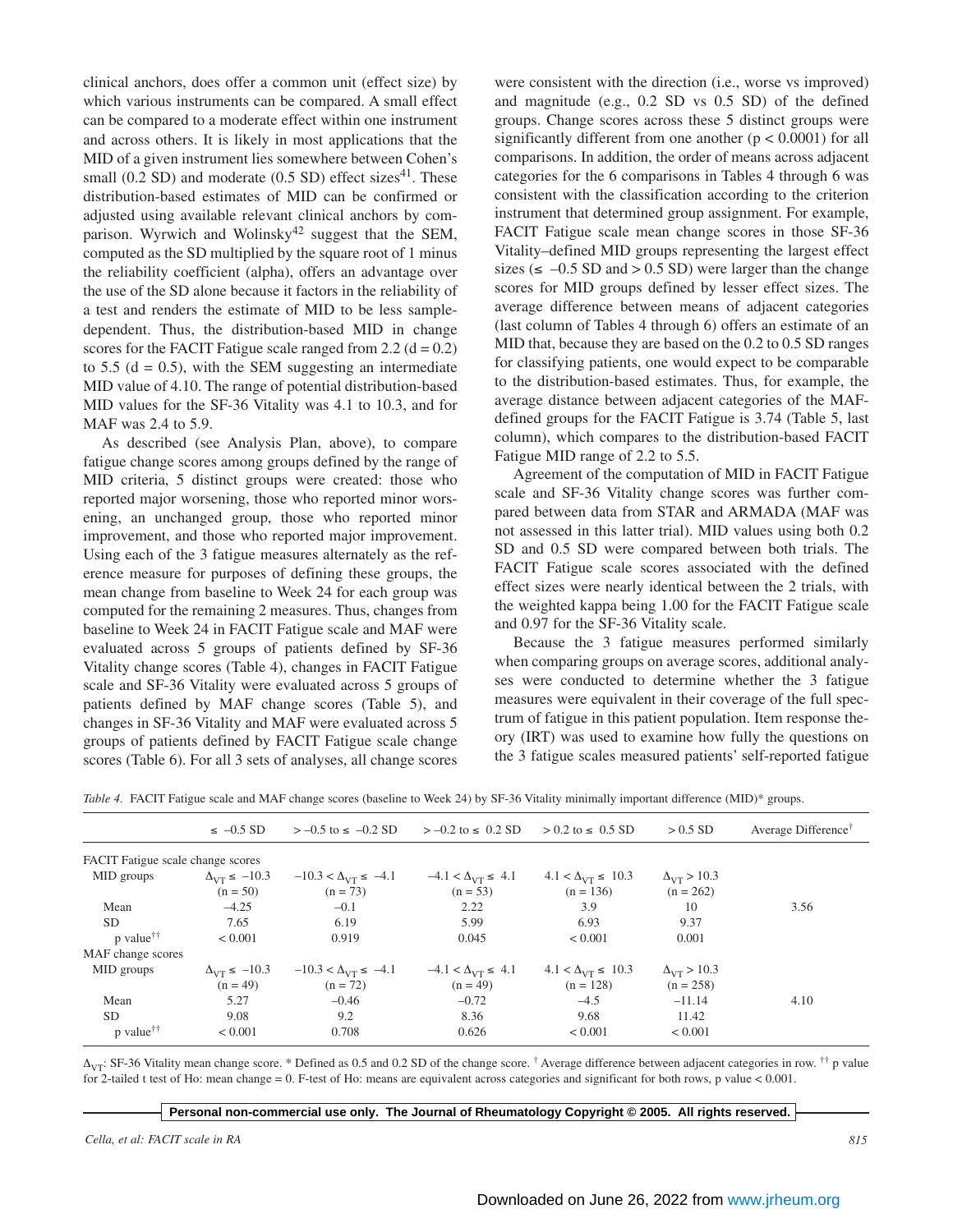*Table 5.* FACIT Fatigue scale and SF-36 Vitality change scores (baseline to Week 24) by MAF minimally important difference (MID)\* groups.

|                                   | $\leq -0.5$ SD                                 | $> -0.5$ to $\le -0.2$ SD                           | $>-0.2$ to $\leq 0.2$ SD                             | $> 0.2$ to $\leq 0.5$ SD                           | $> 0.5$ SD                                | Average Difference <sup>†</sup> |
|-----------------------------------|------------------------------------------------|-----------------------------------------------------|------------------------------------------------------|----------------------------------------------------|-------------------------------------------|---------------------------------|
| FACIT Fatigue scale change scores |                                                |                                                     |                                                      |                                                    |                                           |                                 |
| MID groups                        | $\Delta_{\text{MAF}} \leq -5.9$<br>$(n = 331)$ | $-5.9 < \Delta_{\text{MAE}} \le -2.4$<br>$(n = 73)$ | $-2.4 < \Delta_{\text{MAE}} \leq 2.4$<br>$(n = 110)$ | $2.4 < \Delta_{\text{MAF}} \leq 5.9$<br>$(n = 55)$ | $\Delta_{\text{MAF}} > 5.9$<br>$(n = 62)$ |                                 |
| Mean                              | 10.73                                          | 4.12                                                | 1.45                                                 | $-1.06$                                            | $-4.22$                                   | 3.74                            |
| <b>SD</b>                         | 9.15                                           | 5.03                                                | 5.19                                                 | 6.43                                               | 7.09                                      |                                 |
| $p$ value <sup>††</sup>           | ${}_{0.001}$                                   | < 0.001                                             | 0.045                                                | 0.301                                              | ${}< 0.001$                               |                                 |
| SF-36 Vitality change scores      |                                                |                                                     |                                                      |                                                    |                                           |                                 |
| MID groups                        | $\Delta_{\text{MAF}} \leq -5.9$<br>$(n = 270)$ | $-5.9 < \Delta_{\text{MAF}} \le -2.4$<br>$(n = 78)$ | $-2.4 < \Delta_{\text{MAF}} \leq 2.4$<br>$(n = 109)$ | $2.4 < \Delta_{\text{MAF}} \leq 5.9$<br>$(n = 55)$ | $\Delta_{\text{MAF}}$ > 5.9<br>$(n = 62)$ |                                 |
| Mean                              | 22.4                                           | 10.83                                               | 4.28                                                 | 1.64                                               | $-5.0$                                    | 6.85                            |
| <b>SD</b>                         | 20.89                                          | 16.36                                               | 13.31                                                | 16.16                                              | 19.12                                     |                                 |
| $p$ value <sup>††</sup>           | ${}< 0.001$                                    | ${}_{0.001}$                                        | 0.016                                                | 0.511                                              | 0.033                                     |                                 |

 $\Delta_{\text{MAP}}$ : MAF mean change score. \* Defined as 0.5 and 0.2 SD of the change score. † Average difference between adjacent categories in row. †† p value for 2tailed t test of Ho: mean change = 0. F-test of Ho: means are equivalent across categories and significant for both rows, p value < 0.001.

*Table 6.* SF-36 Vitality and MAF change scores (baseline to Week 24) by FACIT Fatigue scale minimally important difference (MID)\* groups.

|                              | $\leq -0.5$ SD | $>-0.5$ to $\le -0.2$ SD                                                                                                                                                    | $>-0.2$ to $\leq 0.2$ SD | $> 0.2$ to $\leq 0.5$ SD | $> 0.5$ SD                                     | Average Difference <sup>†</sup> |
|------------------------------|----------------|-----------------------------------------------------------------------------------------------------------------------------------------------------------------------------|--------------------------|--------------------------|------------------------------------------------|---------------------------------|
| SF-36 Vitality change scores |                |                                                                                                                                                                             |                          |                          |                                                |                                 |
| MID groups                   | $(n = 54)$     | $\Delta_{\text{Fatigue}} \le -5.5$ $-5.5 < \Delta_{\text{Fatigue}} \le -2.2$ $-2.2 < \Delta_{\text{Fatique}} \le 2.2$ $2.2 < \Delta_{\text{Fatigue}} \le 5.5$<br>$(n = 39)$ | $(n = 145)$              | $(n = 92)$               | $\Delta_{\text{Fatigue}}$ > 5.5<br>$(n = 244)$ |                                 |
| Mean                         | $-8.15$        | $-2.69$                                                                                                                                                                     | 7.34                     | 8.37                     | 23.98                                          | 8.03                            |
| SD.                          | 19.38          | 15.43                                                                                                                                                                       | 15.28                    | 17.26                    | 19.65                                          |                                 |
| $p$ value <sup>††</sup>      | ${}< 0.001$    | 0.350                                                                                                                                                                       | ${}< 0.001$              | ${}< 0.001$              | < 0.001                                        |                                 |
| MAF change scores            |                |                                                                                                                                                                             |                          |                          |                                                |                                 |
| MID groups                   | $(n = 52)$     | $\Delta_{\text{Fatigue}} \le -5.5$ $-5.5 < \Delta_{\text{Fatigue}} \le -2.2$ $-2.2 < \Delta_{\text{Fatique}} \le 2.2$ $2.2 < \Delta_{\text{Fatigue}} \le 5.5$<br>$(n = 38)$ | $(n = 139)$              | $(n = 89)$               | $\Delta_{\text{Fatigue}}$ > 5.5<br>$(n = 238)$ |                                 |
| Mean                         | 8.19           | 0.09                                                                                                                                                                        | $-0.76$                  | $-4.86$                  | $-13.24$                                       | 5.36                            |
| <b>SD</b>                    | 9.82           | 8.88                                                                                                                                                                        | 7.49                     | 6.05                     | 10.97                                          |                                 |
| $p$ value <sup>††</sup>      | ${}_{0.001}$   | 0.953                                                                                                                                                                       | 0.332                    | ${}_{0.001}$             | < 0.001                                        |                                 |

 $\Delta_{\text{Fatique}}$ : FACIT Fatigue Scale mean change score. \* Defined as 0.5 and 0.2 SD of the change score. † Average difference between adjacent categories in row. †† p value for 2-tailed t test of Ho: mean change = 0. F-test of Ho: means are equivalent across categories and significant for both rows, p value < 0.001.

along the fatigue severity continuum. Specific interest was in the question of which instrument, if any, was better "targeted" to this RA population. IRT allows determination of which questions differentiate people at low, middle, and high ranges of what is being measured — in this case, fatigue. The results in Figure 1 show that the 4 items from the SF-36 Vitality scale tend to locate on the high end of the fatigue continuum (i.e., they differentiate people with relatively low fatigue very well, but they do not differentiate people with moderate to severe fatigue as well). In contrast, the MAF was targeted in the middle range of fatigue (compare in Figure 1 the range of MAF item plots to the distribution of patients). Finally, the FACIT Fatigue scale covered essentially the entire range of the distribution of patients, with the exception of those with very little fatigue. Both FACIT Fatigue and MAF covered a wider range of selfreported fatigue than SF-36 Vitality, and FACIT Fatigue covered a wider range than MAF.

## **DISCUSSION**

The goal of our study was to validate a brief measure of fatigue, originally developed to assess anemia related fatigue in patients with cancer, in a sample of patients with RA. The FACIT Fatigue scale, a 13 item measure of fatigue, showed good internal consistency in patients with RA, which was comparable to that of 2 other fatigue scales previously validated in this population, the SF-36 Vitality scale and the MAF. The baseline FACIT Fatigue scale scores were strongly associated with scores on the SF-36 Vitality and MAF, providing evidence of convergent validity. Changes in FACIT Fatigue scale scores over 24 weeks successfully discriminated between groups defined by levels of the clinical endpoint, the ACR20, ACR50, and ACR70. Thus, patients in ACR groups reflecting greater clinical improvement in RA also showed larger increases in their FACIT Fatigue scale scores, indicating decreased levels of fatigue. Further, these changes in FACIT Fatigue scale scores were associated with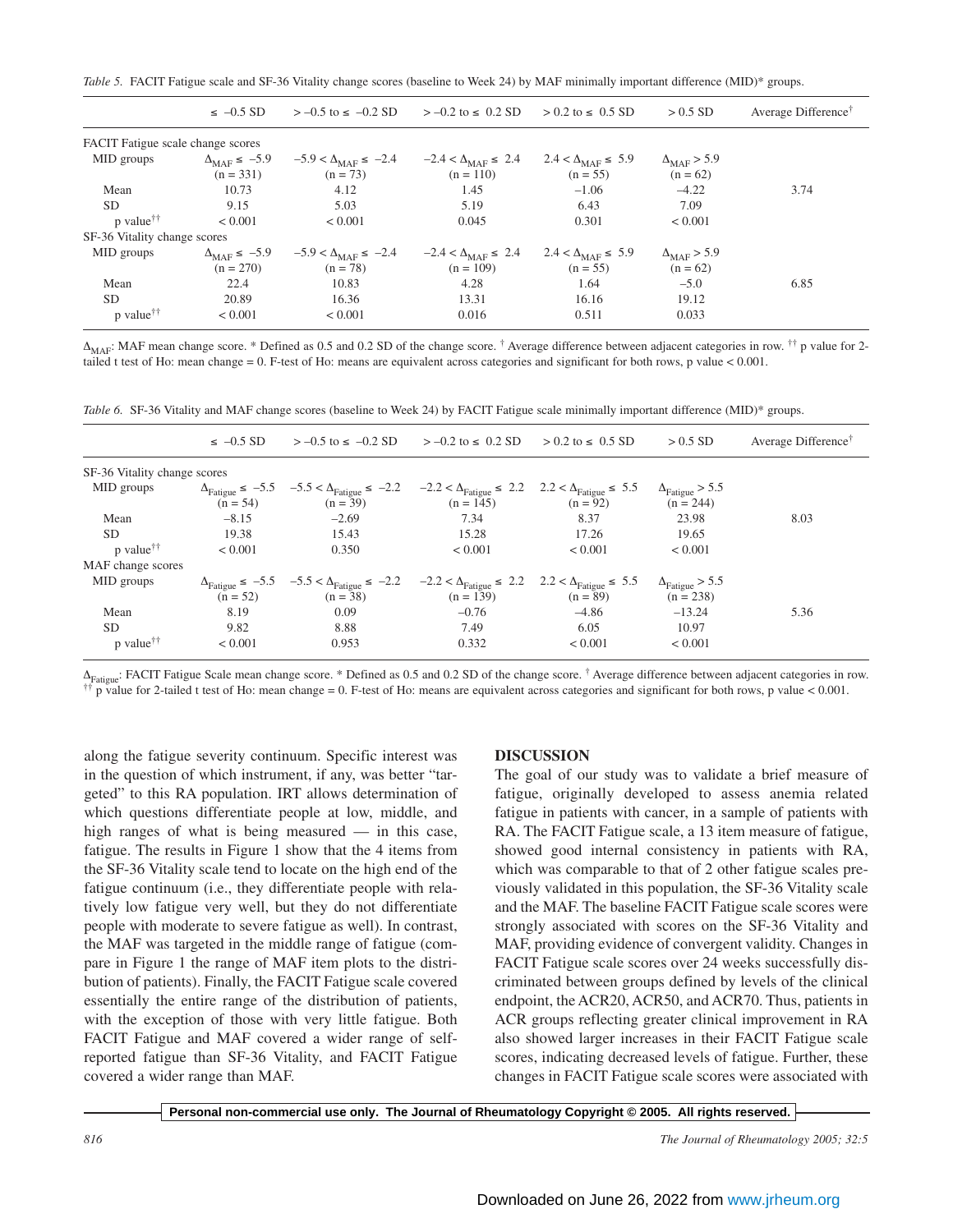**Distribution of Patients** 

Distribution of Items



*Figure 1.* Item coverage of the fatigue continuum at baseline of STAR (n = 625). The fatigue measure for each person on each questionnaire was transformed to a common interval scale (y-axis) using item response theory. The location of each item reflects the relative probability that a problem will be endorsed. Because items perform best when targeted to people at the same location on the continuum, one can directly compare the distribution of items on the right with people on the left. ◆: individual item location on the fatigue continuum (average item response category is plotted); STAR: Safety Trial of Adalimumab in Rheumatoid Arthritis; FACIT: Functional Assessment of Chronic Illness Therapy; SF-36: Short-Form 36; MAF: Multidimensional Assessment of Fatigue.

moderate to large effect sizes. Similar results were observed for the SF-36 Vitality and MAF measures.

The comparability of the FACIT Fatigue scale with the SF-36 Vitality and MAF was further examined setting each of the 3 fatigue measures as a reference to create 5 distinct groups of patients based on the guidelines of 0.2 and 0.5 SD units following  $Cohen<sup>41</sup>$ . These 5 groups were then compared to one another using the other 2 fatigue measures. Regardless of the instrument used to classify patients (Tables 4 through 6), the results consistently converged on the conclusion that each instrument supports the validity of the other and produces comparable estimates of an MID or change score. One notes, however, that SF-36 Vitality scores and, to a lesser extent, FACIT Fatigue scale scores increased

among the patients classified as unchanged by other measures. This requires further study to determine the extent to which one instrument's change relates to that of another. Nevertheless, each instrument shows excellent reliability, concurrent validity, and responsiveness to ACR clinical classification.

The MID values for the FACIT Fatigue scale were confirmed in a second sample of patients with RA that produced nearly identical values. A 3 to 4 point change in the FACIT Fatigue scale can be considered clinically significant. The FACIT Fatigue scale was comparable to the SF-36 Vitality and MAF in its psychometric performance, offering clinicians and investigators another choice in the measurement of this important concern of patients with RA.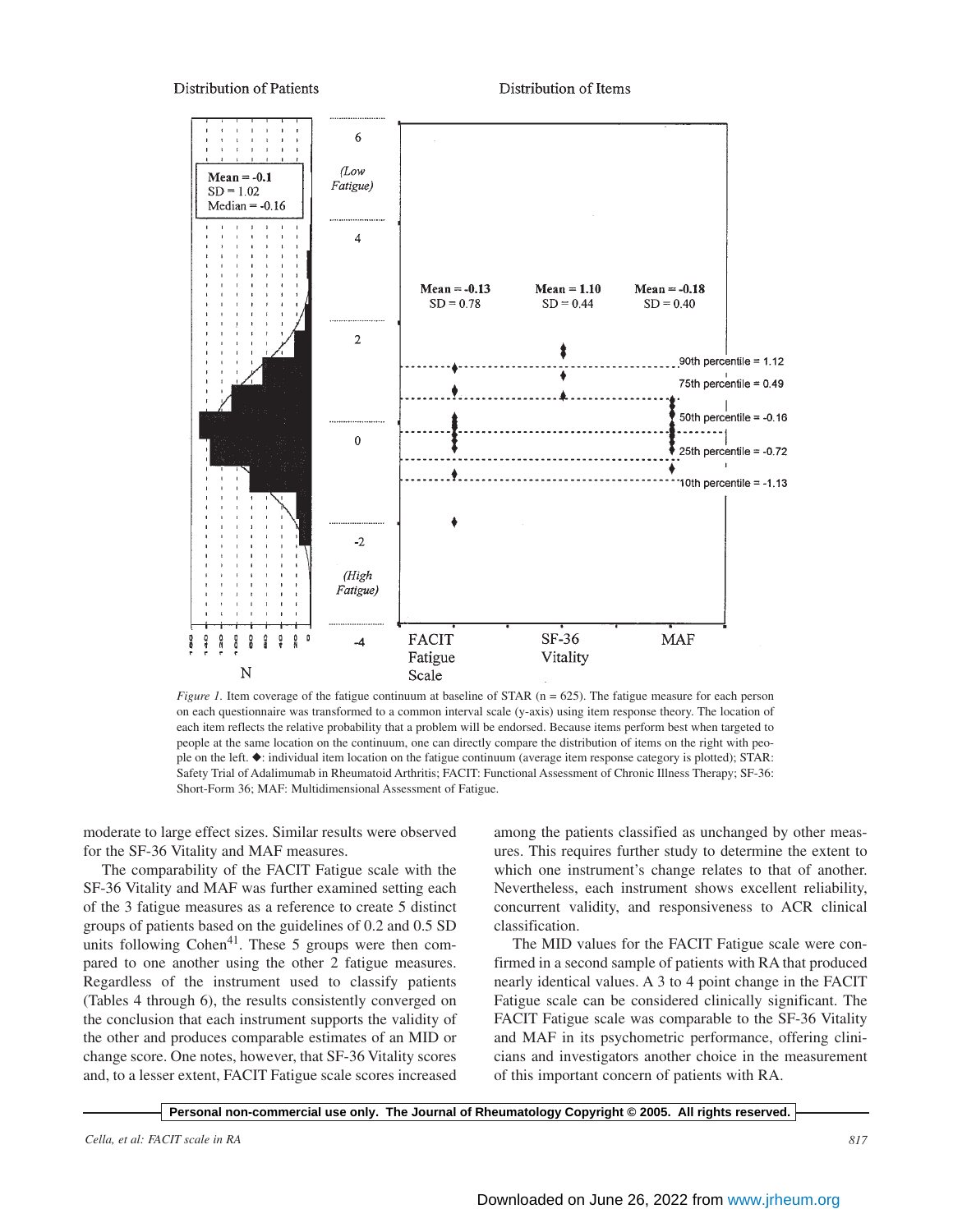When might someone wish to use the FACIT Fatigue scale in RA over other available instruments? The evaluative performance of the 3 instruments across these 2 trials was very comparable; effect sizes for treatment differences were similar, regardless of instrument choice. Thus, as evaluative instruments measuring group change, all performed well. However, the 13 item FACIT Fatigue showed a broader coverage of the fatigue continuum in RA patients than the longer (16 item) MAF. The shorter (4 item) SF-36 Vitality scale, while it has the advantage of brevity, was targeted toward the healthy end of the fatigue spectrum, suggesting it would not be ideal when planning studies with patients in the moderate to severe fatigue range (Figure 1). Two instruments (FACIT and SF-36) offer normative data from the general population<sup>9,29</sup>. The FACIT Fatigue adds to this the availability of normative data on patients with cancer<sup>9</sup>.

Fatigue is a highly prevalent symptom of  $RA^{18}$  and affects patients with all levels of RA severity. Patients have identified fatigue as the most problematic aspect of their disease19, and it may represent an even greater burden for some patients than pain. Fatigue may be especially salient for patients with recent-onset RA and lower disease activity, because as disease activity increases, other features of the disease, such as pain, depression, and functional losses, become more prominent<sup>8</sup>. Despite this, fatigue in RA has been relatively neglected in the arthritis literature. Fatigue is not included among the outcome measures proposed by the ACR<sup>24</sup> and the Outcome Measures in Rheumatoid Arthritis Clinical Trials (OMERACT) Committee43.

In contrast, fatigue has now achieved recognition as a prominent and distressing symptom among patients with cancer and is one of the prime targets of symptom management therapies<sup>44,45</sup>. These data on fatigue in patients with RA allow the degree of fatigue suffered by these patients at baseline (pretreatment) assessment in the STAR to be put into perspective. For example, the mean score of 29.2 on the FACIT Fatigue scale indicates patients with RA are roughly 0.5 SD less fatigued than are cancer patients with moderate to severe anemia who are about to begin erythropoietin therapy9. However, this score of 29.2 is more than 1.0 SD worse than the scores of nonanemic patients with cancer receiving outpatient therapy for their disease and 1.5 SD worse than the general population of the  $US^9$ . This places the average patient with RA beginning this trial below the 10th percentile of fatigue scores (i.e., worse fatigue) in the US population and below the 15th percentile of fatigue scores in nonanemic patients with cancer<sup>9</sup>, suggesting that greater attention to this debilitating symptom is warranted in the RA population.

The significance of fatigue for patients with RA has apparently failed to capture the attention of many clinicians. Nearly 90% of rheumatologists do not assess fatigue during their clinical encounters with patients, and only 4% assess fatigue at least 75% of the time<sup>46</sup>. Wolfe and Pincus<sup>47</sup> have

argued for the collection of patient-reported fatigue data to better identify patients with RA who require or would benefit from intensive symptom palliation. Formal, quantitative information would also allow clinicians to track fatigue levels and response to therapy over time. In addition to meeting formal measurement requirements, self-report instruments must also possess clinical relevance and feasibility<sup>47</sup>. The FACIT Fatigue scale is an example of such an assessment tool that is psychometrically sound and places minimal burden on patients to answer and clinic staff to score and interpret. Available computer-administered assessment and scoring programs make its routine use in clinical practice highly feasible.

This study has provided evidence of the validity of the FACIT Fatigue scale in patients with RA. The validation of the scale in RA expands the range of chronic illnesses in which the FACIT Fatigue scale may have utility. It also expands fatigue assessment options in rheumatology. Although the importance of assessment of multidimensional quality of life has begun to achieve recognition in RA, the 13 item Fatigue scale provides a brief alternative when the clinical or research interest is symptom-focused.

### **ACKNOWLEDGMENT**

The authors thank all patients who participated in this study in the setting of their severe disease. The authors also thank Hanadi B. Eltahir, MS, (Abbott Laboratories, Abbott Park, IL) and the 69 principal investigators and their study coordinators.

## **REFERENCES**

- 1. Stone P, Richards M, Hardy J. Fatigue in patients with cancer. Eur J Cancer 1998;34:1670-6.
- 2. Piper BF. Fatigue: Current bases for practice. In: Funk SG, Tornquist EM, Champagne MT, Copp LA, Wiese R, editors. Key aspects of comfort management of pain, fatigue and nausea. New York: Springer Publishing; 1989:187-98.
- 3. Hjermstad MJ, Fayers PM, Bjordal K, Kaasa S. Health-related quality of life in the general Norwegian population assessed by European Organization for Research and Treatment of Cancer Core Quality-of-Life Questionnaire: the QLQ-C30 (+3). J Clin Oncol 1998;16:1188-96.
- 4. Swain M. Fatigue in chronic disease. Clin Sci 2000;9:1-8.
- 5. Ahlberg K, Ekman T, Gaston-Johansson F, Mock V. Assessment and management of cancer-related fatigue in adults. Lancet 2003;362:640-50.
- 6. Varricchio CG. Measurement issues in fatigue. QOL Nurs Chall 1995;4:20-4.
- 7. Denburg SD, Carbotte RM, Denburg JA. Psychological aspects of systemic lupus erythematosus: A cognitive function, mood and self-report. J Rheumatol 1997;24:998-1003.
- 8. Huyser BA, Parker JC, Thoreson R, Smarr KL, Johnson JC, Hoffman R. Predictors of subjective fatigue among individuals with rheumatoid arthritis. Arthritis Rheum 1998;41:2230-7.
- 9. Cella D, Lai JS, Chang CH, Peterman A, Slavin M. Fatigue in cancer patients compared with fatigue in the general United States population. Cancer 2002;94:528-38.
- 10. Freal JG, Kraft GH, Coryell JK. Symptomatic fatigue in multiple sclerosis. Arch Phys Med Rehabil 1984;5:135-7.
- 11. Jones EA. Fatigue associated with chronic liver disease: A riddle wrapped in a mystery inside an enigma. Hepatology